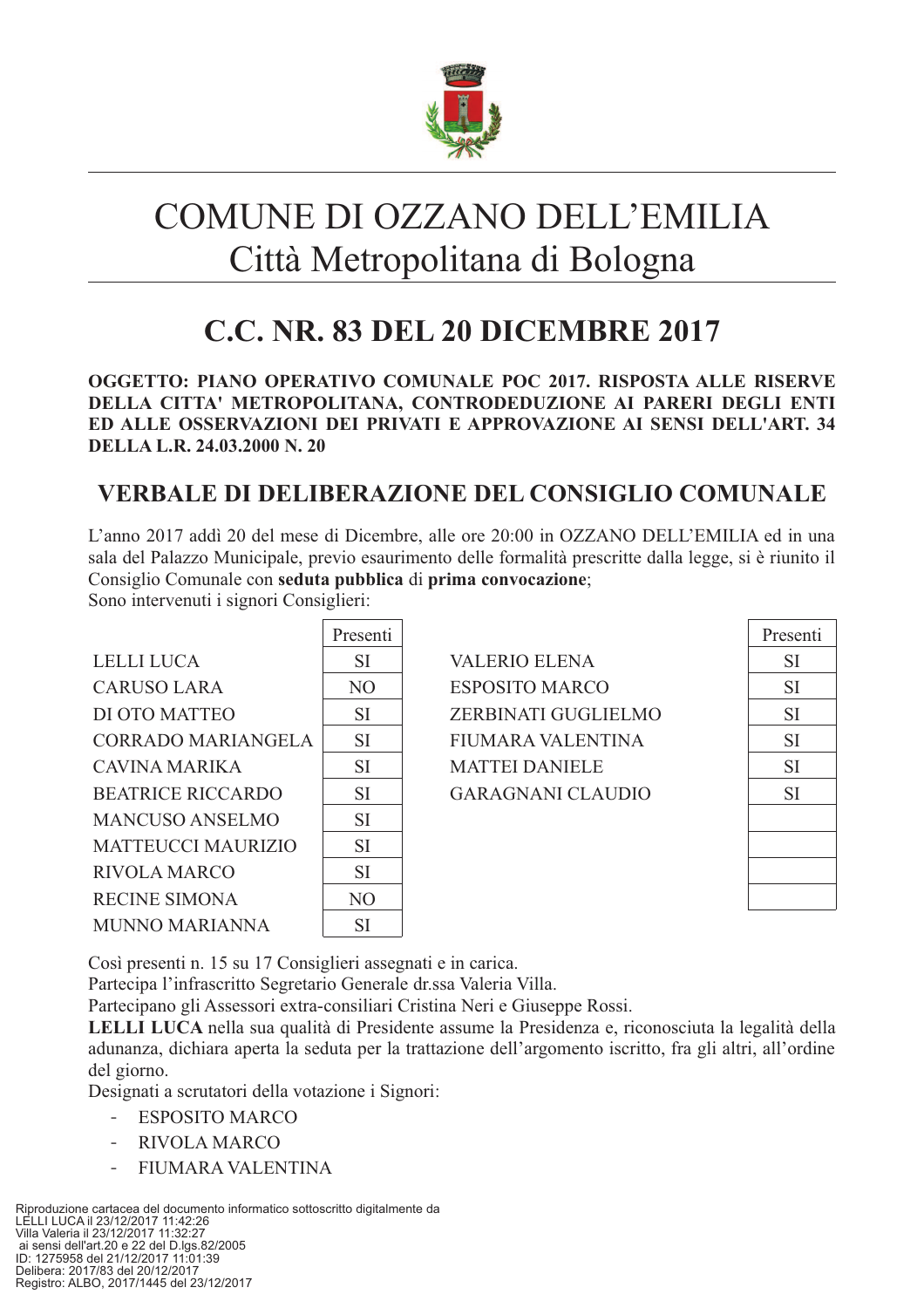## **DELIBERAZIONE DEL CONSIGLIO COMUNALE NR. 83 DEL 20 DICEMBRE 2017**

## OGGETTO: PIANO OPERATIVO COMUNALE POC 2017. RISPOSTA ALLE RISERVE DELLA CITTA' METROPOLITANA, CONTRODEDUZIONE AI PARERI DEGLI ENTI ED ALLE OSSERVAZIONI DEI PRIVATI E APPROVAZIONE AI SENSI DELL'ART. 34 DELLA L.R. 24.03.2000 N. 20

## **IL CONSIGLIO COMUNALE**

#### **PREMESSO CHE:**

- la nuova strumentazione per il governo del territorio comunale introdotta dalla legge  $\bullet$ regionale 24 marzo 2000 nr. 20 "Disciplina generale sulla tutela e l'uso del territorio" è costituita dal Piano Strutturale Comunale (PSC), dal Piano Operativo Comunale (POC) e dal Regolamento Urbanistico Edilizio (RUE);
- nello specifico l'art. 30 individua il POC come strumento di pianificazione urbanistica  $\bullet$ generale che individua e disciplina gli interventi di tutela e valorizzazione, di organizzazione e trasformazione del territorio da realizzare nell'arco temporale di cinque anni in conformità alle previsioni del PSC:
- con propria deliberazione nr. 10 del 19/03/2009, esecutiva, è stato approvato, ai sensi dell'art. 32 della L.R. 20/2000, il Piano Strutturale Comunale (PSC) e che lo stesso è entrato in vigore dalla data di pubblicazione, a cura della Regione, nel Bollettino Ufficiale della Regione Emilia-Romagna dell'avviso della sua approvazione (22/04/2009) e con successiva deliberazione nr. 48 del 23/07/2014 esecutiva, è stata approvata la variante 1 al PSC in vigore dal 13/08/2014;
- con propria deliberazione nr. 11 del 19/03/2009, esecutiva, è stato approvato, ai sensi dell'art. 33 della L.R. 20/2000 il Regolamento Urbanistico Edilizio (RUE) e che lo stesso è entrato in vigore dalla data pubblicazione, a cura della Regione, nel Bollettino Ufficiale della Regione Emilia-Romagna dell'avviso della sua approvazione (22/04/2009) e con successive deliberazioni nr. 11 del 27/02/2013, nr. 49 del 23/07/2014, nr. 21 del 30/03/2016 sono state approvate rispettivamente le varianti n. 1, 2, 3, 4 e 5 al RUE tutte in vigore, con successiva deliberazione nr. 72 del 08/11/2017 è stata adottata la variante nr. 6 al RUE attualmente in fase di deposito;
- con propria deliberazione nr. 64 del 18/11/2010, esecutiva, è stato approvato il Piano Operativo Comunale 2010-2015, ai sensi della L.R. 20/2000 e che lo stesso è entrato in vigore dalla data di pubblicazione, a cura della Regione, nel Bollettino Ufficiale della Regione Emilia-Romagna dell'avviso della sua approvazione (22/12/2010);
- con propria deliberazione nr. 39 del 16/05/2012, esecutiva, è stata approvata la variante  $\bullet$ 2011 al Piano Operativo Comunale, ai sensi della L.R. 20/2000 e che la stessa è entrata in vigore dalla data di pubblicazione, a cura della Regione, nel Bollettino Ufficiale della Regione Emilia-Romagna dell'avviso della sua approvazione (06/06/2012);
- con propria deliberazione nr. 48 del 25/09/2013, esecutiva, è stata approvata la variante al Piano Operativo Comunale 2010-2015 denominata San Chierico, ai sensi della L.R. 20/2000 e che la stessa è entrata in vigore dalla data di pubblicazione, a cura della Regione, nel Bollettino Ufficiale della Regione Emilia-Romagna dell'avviso della sua approvazione  $(12/03/2014)$ ;
- con propria deliberazione nr. 6 del 23/01/2015, esecutiva, è stato approvato il Piano Urbanistico Attuativo di iniziativa privata con effetto di variante al Piano Operativo Comunale (POC) relativo all'ambito ASP AN2.3 posto in zona industriale Quaderna e che la stessa è entrata in vigore dalla data di pubblicazione nel Bollettino Ufficiale della Regione Emilia-Romagna dell'avviso della sua approvazione (25/02/2015);

Riproduzione cartacea del documento informatico sottoscritto digitalmente da<br>LELLI LUCA il 23/12/2017 11:42:26<br>Villa Valeria il 23/12/2017 11:32:27 ai sensi dell'art.20 e 22 del D.lgs.82/2005<br>ID: 1275958 del 21/12/2017 11:01:39 Delibera: 2017/83 del 20/12/2017 Registro: ALBO, 2017/1445 del 23/12/2017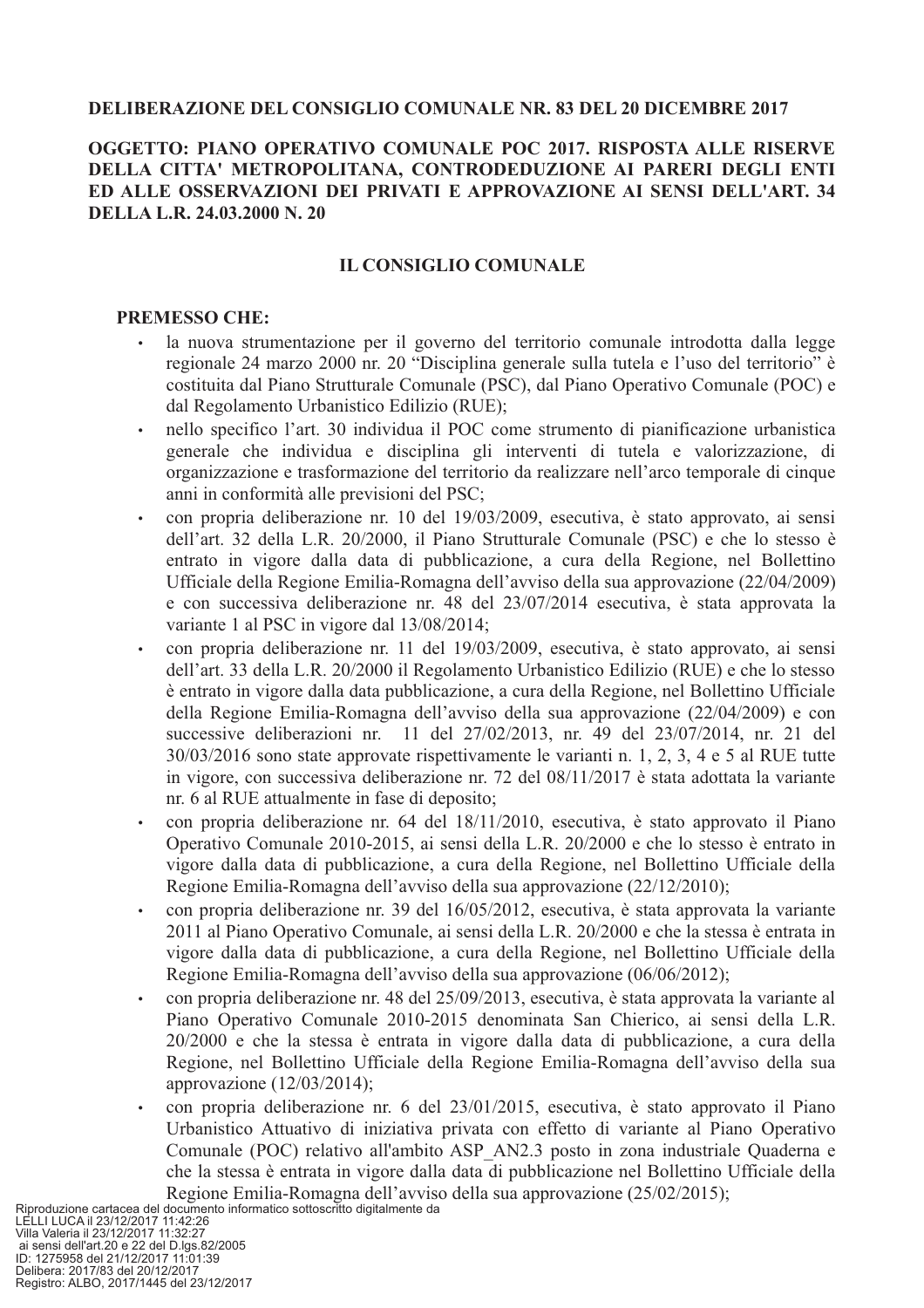- con propria deliberazione nr. 47 del 01/06/2016, esecutiva, è stata approvata la variante al POC relativa al progetto definitivo per la realizzazione di tratto di fognatura in località Palazzo Bianchetti da realizzarsi a cura di Hera nell'ambito del programma d'ambito degli investimenti ATERSIR 2014/2017 e che la stessa è entrata in vigore dalla data di pubblicazione nel Bollettino Ufficiale della Regione Emilia-Romagna dell'avviso della sua approvazione  $(29/06/2016)$ ;
- con propria deliberazione nr. 16 del 01/03/2017, esecutiva, è stato approvata la variante al POC denominata "Opere di urbanizzazione in Via Palazzo Bianchetti e piste ciclopedonali" e che la stessa è entrata in vigore dalla data di pubblicazione nel Bollettino Ufficiale della Regione Emilia-Romagna dell'avviso della sua approvazione  $(22/03/2017)$ :
- con propria deliberazione nr. 32 del 10/05/2017, esecutiva ai sensi di legge, è stata adottata la variante 2017 al Piano Operativo Comunale, ai sensi della L.R. 20/2000;
- copia della variante adottata è stata trasmessa alla Città Metropolitana di Bologna, ai  $\bullet$ sensi dell'art. 34, comma 6, della L.R. 20/2000;
- ai sensi di quanto previsto dal comma 4 dell'art. 34 citato, la variante adottata, con i  $\bullet$ relativi allegati, ovvero gli accordi ex art. 18 della L.R. 20/2000, è stata depositata per 60 giorni interi e consecutivi dal 31/05/2017 al 30/07/2017 presso il Servizio Assetto del Territorio del Comune a libera visione:
- dell'avvenuta adozione della variante 2017 al POC e relativo deposito è stato pubblicato  $\bullet$ avviso sul Bollettino Ufficiale della Regione nr. 151 del 31/05/2017;
- dell'avvenuta adozione della variante 2017 al POC e relativo deposito è altresì stata data  $\bullet$ comunicazione sul sito internet del Comune, mediante affissione di avviso all'albo pretorio;

## **DATO ATTO CHE:**

- entro il termine di deposito della variante 2017 al POC sono pervenute nr. 2 (due)  $\ddot{\phantom{0}}$ osservazioni:
- la Città Metropolitana di Bologna, con provvedimento del Sindaco n. 241 del 06/12/2017,  $\bullet$ ha provveduto a formulare le proprie riserve, in conformità al riferimento istruttorio predisposto dall'Area Pianificazione Territoriale Servizio Pianificazione Urbanistica, sulla Variante al POC adottata;
- che con il medesimo atto la Città Metropolitana ha espresso il parere di competenza in  $\bullet$  . merito al tema della pericolosità sismica;
- parimenti, in base alla L.R. 9/2008 e alla circolare regionale esplicativa, contestualmente  $\ddot{\phantom{a}}$ alle riserve, la Città Metropolitana, con il provvedimento 241/2017 ha espresso la valutazione di compatibilità ambientale ai sensi dell'art. 5 della vigente L.R. 20/2000 così come riformulato dall'art. 13 della L.R. 6/2009;
- ai fini dell'approvazione della variante di POC è stata indetta conferenza dei servizi ai sensi degli artt. 14 e 14ter della L. 241/90 nell'ambito della quale sono stati acquisiti:
- il parere dell'Agenzia Regionale per la Sicurezza Territoriale e la Protezione Civile - $\bullet$ Servizio Area Reno e Po di Volano della Regione Emilia Romagna, FAVOREVOLE CONDIZIONATO pervenuto in data 18/07/2017 e registrato al prot. n. 17435;
- il parere del Servizio Sanitario Regionale Emilia-Romagna Ausl FAVOREVOLE  $\bullet$ pervenuto in data 10/07/2017 e registrato al prot. n. 16645;
- il parere del Servizio Sanitario Regionale Emilia-Romagna Ausl pervenuto in data 10/07/2017 e registrato al prot. n. 16643 in materia di Valsat/Vas;
- il parere idraulico FAVOREVOLE CONDIZIONATO del Consorzio della Bonifica  $\bullet$

Riproduzione cartacea del documento informatico sottoscritto digitalmente da<br>LELLI LUCA il 23/12/2017 11:42:26<br>Jai valeria il 23/12/2017 11:42:26<br>Jai sensi dell'anti 23/12/2017 11:32:27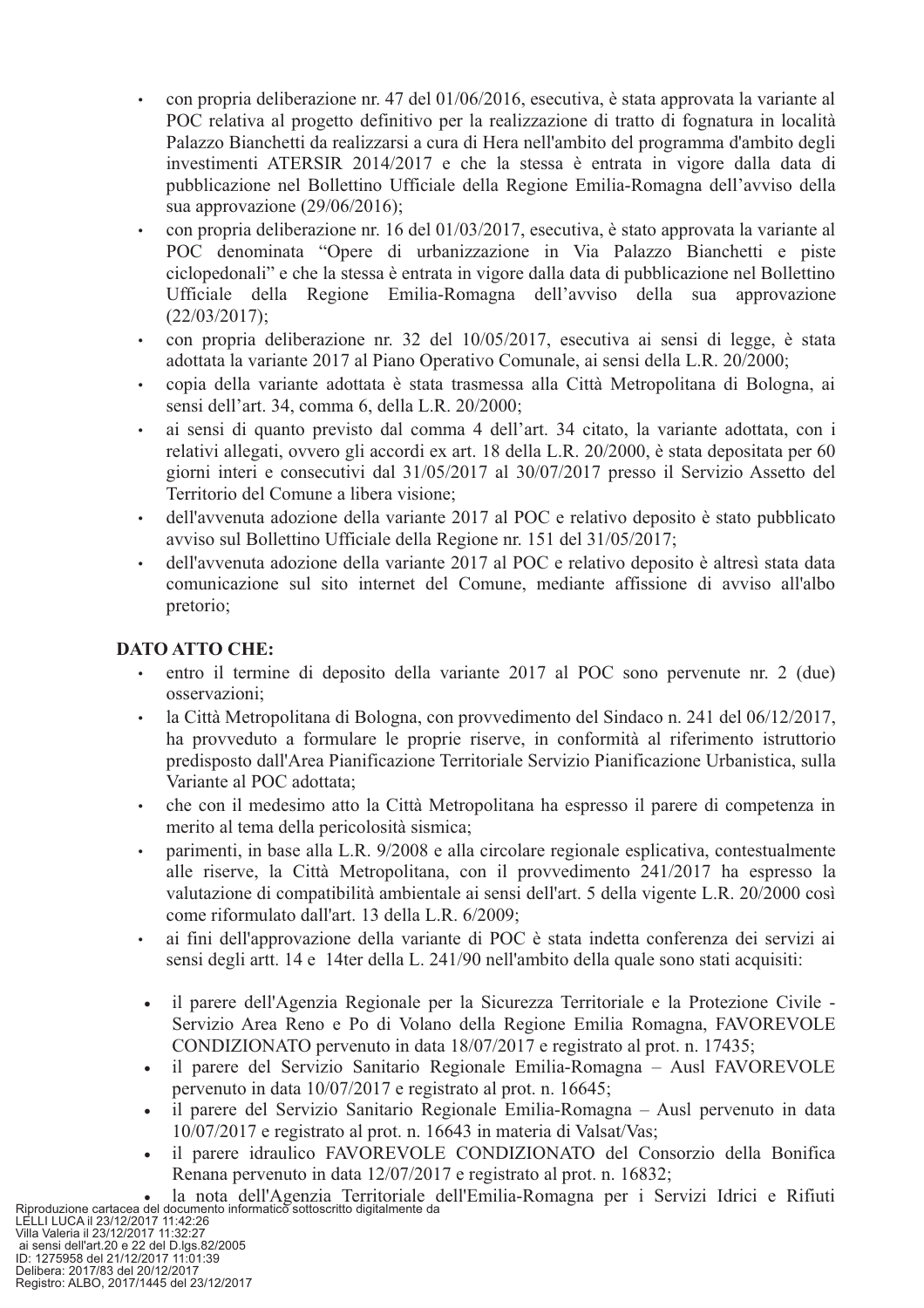pervenuta in data 27/07/2017 con Prot. 18192;

- che oltre il termine della conferenza dei servizi sono pervenuti:
- il parere di Arpae, pervenuto in data 28/07/2017 e registrato al prot. n. 18329;  $\bullet$
- il parere della Soprintendenza Archeologia, belle arti e paesaggio per la città  $\bullet$ metropolitana di Bologna e le province di Modena, Reggio Emilia e Ferrara pervenuto in data 08/08/2017 e registrato al prot. n. 19167;
- il parere di congruità tecnica espresso da INRETE Distribuzione Energia del gruppo  $\bullet$ Hera pervenuto in data  $11/10/2017$  e registrato al prot. n. 24281;

VISTI gli esiti della Conferenza dei Servizi di cui al verbale della seduta conclusiva del 27/07/2017 approvato con determinazione del Responsabile del Settore Urbanistica Edilizia Privata Patrimonio nr. 436 del 08/08/2017:

## **CONSIDERATO CHE:**

- $\bullet$  . i tecnici incaricati, hanno provveduto – di concerto con il Servizio Assetto del Territorio – all'esame delle riserve della Città Metropolitana e delle osservazioni/opposizioni pervenute e alla formulazione delle relative controdeduzioni;
- · l'istruttoria ha prodotto:
	- la sintesi dei contenuti delle riserve espresse dalla Città Metropolitana di Bologna, anche  $\bullet$ ai sensi della L.R. 9/2008, e la relativa proposta di controdeduzione e recepimento delle stesse, nonché le controdeduzioni alle osservazioni dei privati e le risposte alle osservazioni degli Enti;
	- la dichiarazione di sintesi degli esiti della Valsat (art. 5 L.R. 20/2000);

contenuti nel documento "Documento di controdeduzioni alle riserve della Città Metropolitana e alle Osservazioni presentate dagli Enti e dai privati/ Dichiarazione di sintesi degli esiti della Valsat" allegato alla presente deliberazione a formarne parte integrante e sostanziale:

ATTESO che l'accoglimento delle riserve provinciali, le controdeduzioni alle osservazioni, nonché la conseguente modifica della variante 2017 al POC, non precludono la sua conformità agli strumenti della pianificazione sovraordinata;

VISTI gli elaborati documentali e cartografici costitutivi della variante di POC, così come adeguati sulla base delle deduzioni comunali di adeguamento alle riserve della Città Metropolitana e di accoglimento delle osservazioni pervenute, conservati in atti alla presente deliberazione in forma tipografica, così articolati:

- Relazione Illustrativa -Documento programmatico per la Qualità Urbana Condizioni di  $\bullet$ Fattibilità Economico-Finanziaria - Agenda del Piano;
- Norme di Attuazione;
- Rapporto ambientale;  $\bullet$  .
- Relazione geologica/sismica (riedizione);
- Accordi con i privati (art. 18 L.R. 20/2000);  $\bullet$
- Localizzazione dei Comparti / Schemi di assetto urbanistico;  $\bullet$
- Localizzazione aree per Opere Pubbliche (comprese quelle da assoggettate a vincolo  $\bullet$ espropriativo);
- Proposta di nuova microzonazione sismica (riedizione) parte a);

Riproduzione cartacea del documento informatico sottoscritto digitalmente da sismica (riedizione) parte b);<br>LELLI LUCA il 23/12/2017 11:42:26<br>Villa Valeria il 23/12/2017 11:42:26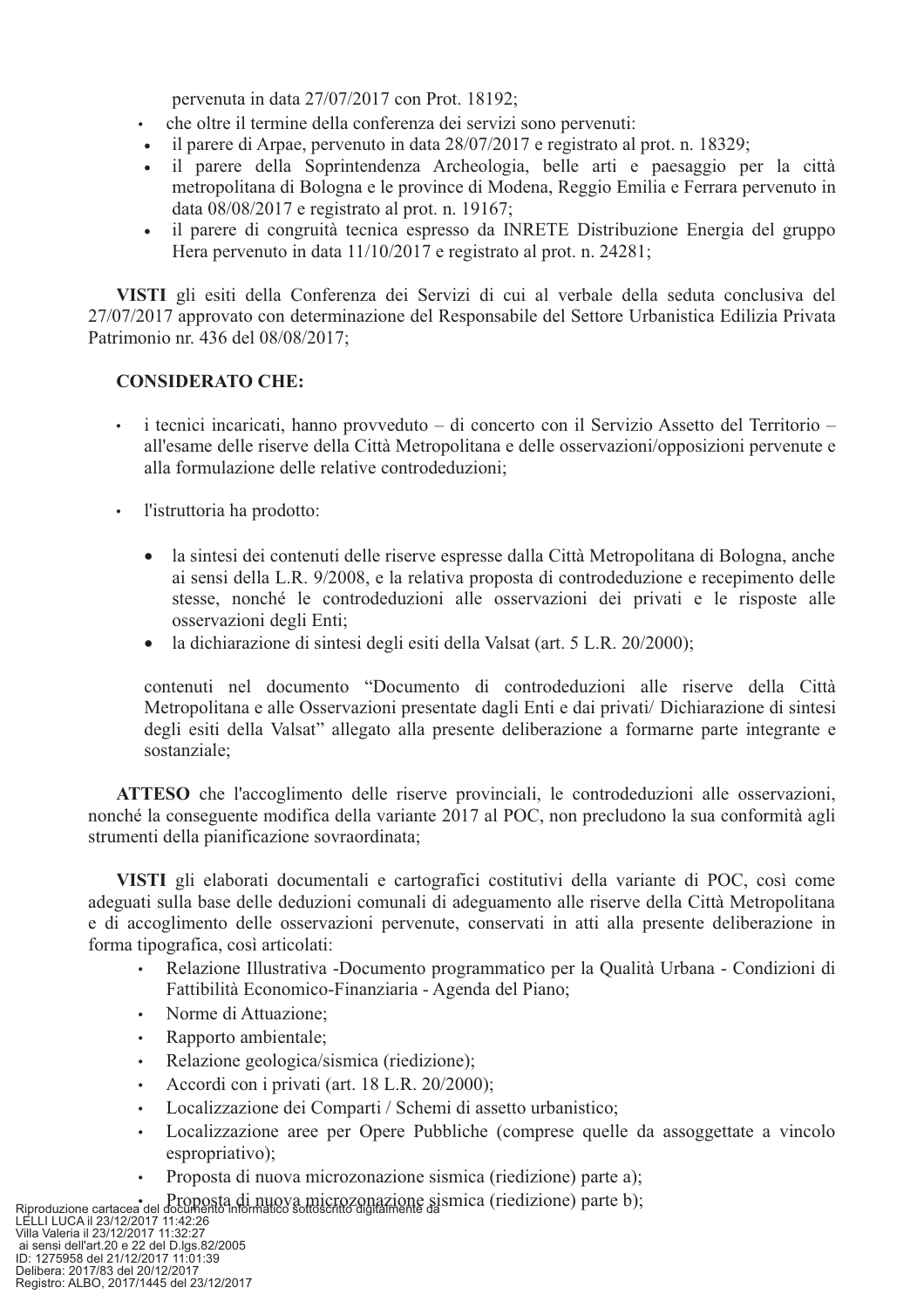## **DATO ATTO CHE:**

- degli stessi elaborati è stata realizzata copia digitale nella versione originale, che viene con il  $\overline{a}$ presente provvedimento approvata, attribuendo al contempo efficacia amministrativa agli elaborati digitali per un loro completo utilizzo e disponibilità e che a tal fine detti documenti sono contenuti su supporto digitale, riproducibile e non modificabile, parimenti posto in atti al presente provvedimento anche al fine di avvalersi della possibilità prevista dagli artt. 8 e 9 del D.P.R. 28/12/2000 nr. 445 per la trasmissione degli stessi elaborati costituivi della variante 2017 al POC, mediante posta elettronica certificata;
- la presente variante 2017 al POC è preordinata all'apposizione di vincoli espropriativi relativi a beni immobili o a diritti relativi a beni immobili per la realizzazione di opere pubbliche, pertanto, ai sensi dell'art. 10 della L.R. 37/2002, ne costituisce allegato la documentazione che indica le aree interessate dai vincoli espropriativi e i nominativi di coloro che risultano proprietari delle stesse secondo le risultanze dei registri catastali;
- ove la localizzazione dell'opera pubblica o di pubblica utilità da parte della variante 2017 al POC derivi dalla progettazione definitiva della stessa, la delibera di approvazione della stessa comporterà altresì dichiarazione di pubblica utilità dell'opera, ai sensi dell'art. 12 comma 6° della L.R. 37/2002;

**CONSIDERATO** infine che, successivamente all'adozione della variante 2017, il POC vigente "Piano Operativo Comunale variante 2011" (di cui la variante 2017 costituiva appunto una modifica) è scaduto per decorrenza del termine quinquennale previsto al comma 1 dell'art. 30 e di conseguenza risulta cessata l'efficacia delle previsioni ivi contenute e non ancora attuate, viene conseguentemente meno la qualificazione della variante 2017 come tale, mentre risulta più pertinente ridefinire il nome dello strumento che con il presente atto si approva semplicemente come "POC 2017" modificando in tal senso anche l'intestazione di tutti gli elaborati con eliminazione del termine "Variante";

## VISTI:

- $\mathbf{r}$ la L.R. 20/2000 ed in particolare l'art. 34;
- la L.R. 15/2013:  $\bullet$
- la L.R. 37/2002;  $\mathbf{r}$
- $\cdot$  il D.Lgs. 152/2006;
- $\bullet$ la L.R. 9/2008;
	- e loro modificazioni ed integrazioni;

Alla seduta partecipa l'arch. Alagna, che illustra dettagliatamente la proposta, analizzando le quattro riserve formali proposte dalla Città Metropolitana, che si è avvalsa del parere istruttorio di ARPAE-SAC, oltre che i pareri espressi dagli altri Enti, come risultanti da "Documento di controdeduzioni alle riserve della Città Metropolitana e alle Osservazioni presentate dagli Enti e dai privati/Dichiarazione di sintesi degli esiti della Valsat". Precisa inoltre che la Città Metropolitana si è espressa anche sulla valutazione di sostenibilità ambientale territoriale, dopo di che il POC è sottoposto questa sera all'approvazione definitiva del Consiglio comunale e non sono previsti ulteriori passaggi formali. Le riserve espresse dalla Città Metropolitana riguardano: il polo rifiuti Cà Bassone (su cui è pervenuta anche l'osservazione del Comitato Liberi Cittadini e si propone di subordinare l'intervento alla presentazione di un PUA, nel quale affrontare la valutazione delle possibili alternative localizzative. In questo modo il PUA è soggetto alla Valsat ed i cittadini potranno presentare le proprie osservazioni; inoltre potranno essere individuate le modalità di confronto con il Comitato Liberi Cittadini), il polo scolastico, l'ambito di Via Tolara di Sotto e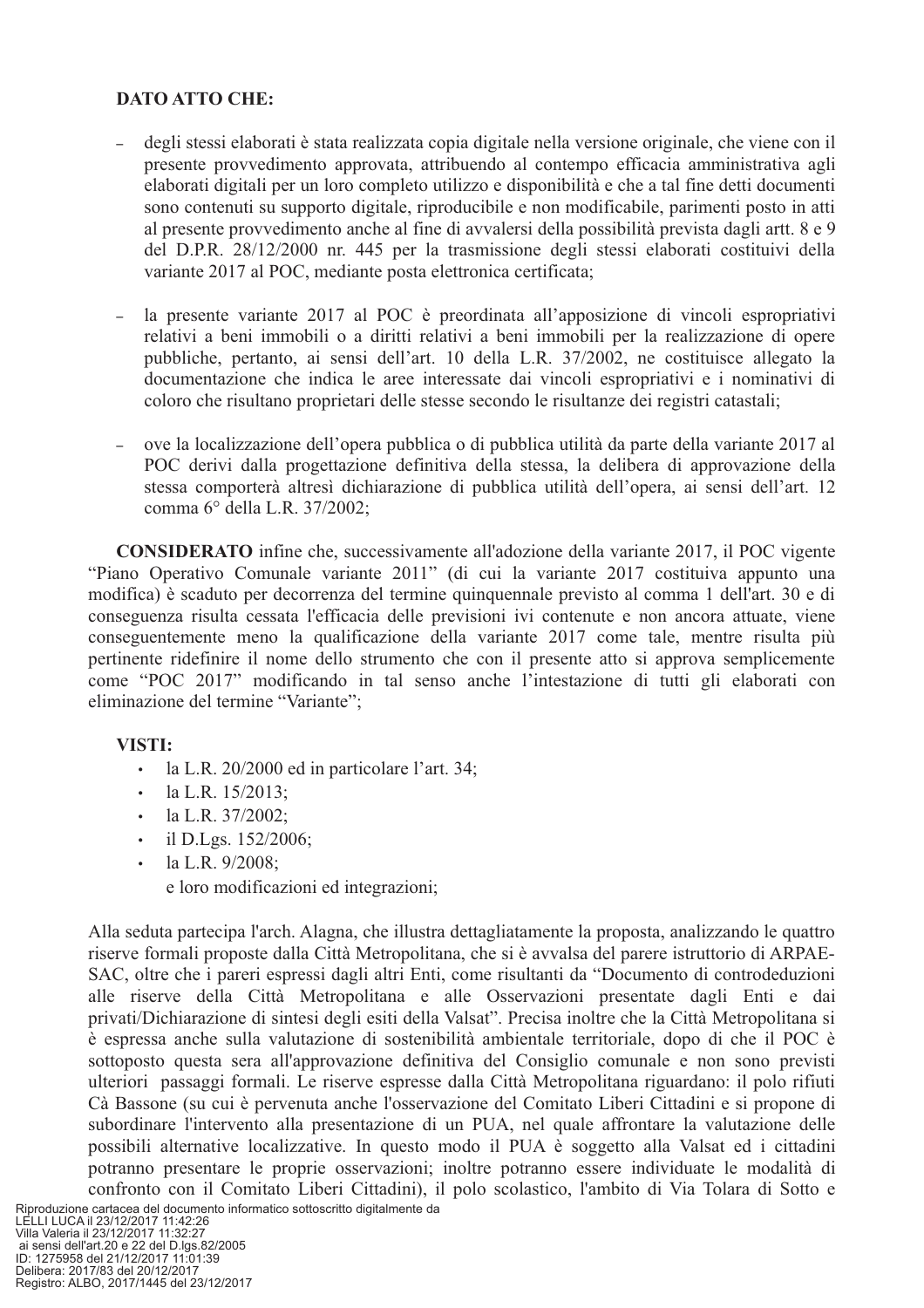**UDITI** gli interventi dei Consiglieri:

- Garagnani (capogruppo di "Uniti per Ozzano"), che ringrazia l'arch. Alagna per la completezza dell'informazione fornita. Garagnani sottolinea come anche l'altra volta si sia ritrovato ad approvare in un unico punto temi diversi, trovandosi per alcuni in accordo per altri in disaccordo. Anche in questo caso sono trattati temi diversi che pongono la stessa difficoltà. Rispetto ai temi trattati, con specifico riferimento al polo rifiuti di Cà Bassone ed alla richiesta pervenuta nel merito dal Comitato Liberi Cittadini, sottolinea che il Comitato è un elemento molto importante da coinvolgere nel percorso. Ricorda inoltre di essere stato da sempre un fautore del quarto braccio, quindi pur trattandosi ora solo della bretella, si augura che possa realizzarsi l'importante collegamento tra Ima e la bretella. Preannuncia il suo voto favorevole:
- Fiumara (del gruppo "Movimento 5 Stelle"), la quale dà lettura del suo intervento che si  $\bullet$ allega, quale parte integrante e sostanziale del presente atto;
- Zerbinati (capogruppo del "Movimento 5 Stelle"), il quale chiede se nel PUA Ca' Bassone,  $\bullet$ si potrà tenere conto dell'Ispra;
- Di Oto (del gruppo "Progetto Ozzano"), che ringrazia Sindaco e tecnici per il lavoro svolto;  $\ddot{\phantom{a}}$ sottolinea i tempi rapidi di approvazione di questi strumenti ed i principi a cui ci si è ispirati: il principio di riduzione di consumo di suolo, grazie ad un importante lavoro di concertazione con gli attuatori ed i soggetti coinvolti; la priorità nella realizzazione delle opere pubbliche, rispetto agli interventi privati. Ravvisa in questo i segnali per un'auspicata ripresa e dichiara di non essere un fan della decrescita felice ma dello sviluppo della Comunità. Informa, infine che nella seduta che ieri, 19/12/2017, la Regione Emilia-Romagna ha approvato la nuova Legge Regionale in materia di urbanistica che si ispira ad un nuovo paradigma, la rigenerazione urbana, che interesserà molti proprietari. In merito a Cà Bassone, sottolinea come questa proposta dimostri che l'Amministrazione va incontro alle richieste del Comitato:
- Mattei (del gruppo "Movimento 5 Stelle"), il quale dice che non gli pare che nel piano siano  $\bullet$ previste molte ristrutturazioni di case popolari;
- Munno (del gruppo "Progetto Ozzano"), la quale sottolinea l'importanza di questa delibera  $\bullet$ che pone le basi per la realizzazione delle due opere più attese e rilevanti per la Comunità, il quarto braccio e la circonvallazione. Riscontra inoltre un grande ascolto delle varie parti sociali e dei cittadini per quanto riguarda Ca' Bassone, un percorso partecipato;

Interviene il Sindaco che ricorda che questo è un POC che nasce come variante ad un POC esistente (2011-2012) a fronte della crisi economica che si è manifestata. L'atto per l'avvio della revisione è partito alla fine del mandato precedente: a maggio 2017 la variante è stata adottata. Sottolinea l'importanza di aver slegato la realizzazione delle opere pubbliche da quella degli interventi edilizi privati; le opere pubbliche dovranno quindi essere realizzate prioritariamente nei tempi stabiliti per ciascun ambito. Quindi da oggi, 20/12/2017, decorrono i termini per la cessione delle aree nei casi previsti e per la presentazione della progettazione da parte dei privati.

Per quanto riguarda il Comparto Ponte Rizzoli entro tre mesi ci sarà la cessione delle aree: un'area agricola di 1,5 ettari per dotazioni di servizio, nella quale si potrà realizzare un' area di sgambamento. L'intervento privato riguarda la realizzazione di ventiguattro alloggi, ma l'attuatore sta ancora valutando la tipologia, su una superficie utile di 1450 mq. Aggiunge che è stata riassegnata di recente la sede farmaceutica di Ponte Rizzoli, ma permangono ancora i dubbi sull'apertura correlati alla sua sostenibilità.

Per quanto riguarda il comparto Sant'Andrea è prevista la sistemazione del Rio Centonara e della pista ciclo-pedonale, entro tre mesi il progetto: opere per 111.000  $\epsilon$ . E' prevista anche la cessione al Comune di un fabbricato sul retro, di cui si definirà il possibile utilizzo. Per il momento il fabbricato sarà utilizzato per il deposito degli arredi della scuola "Rodari" durante il periodo di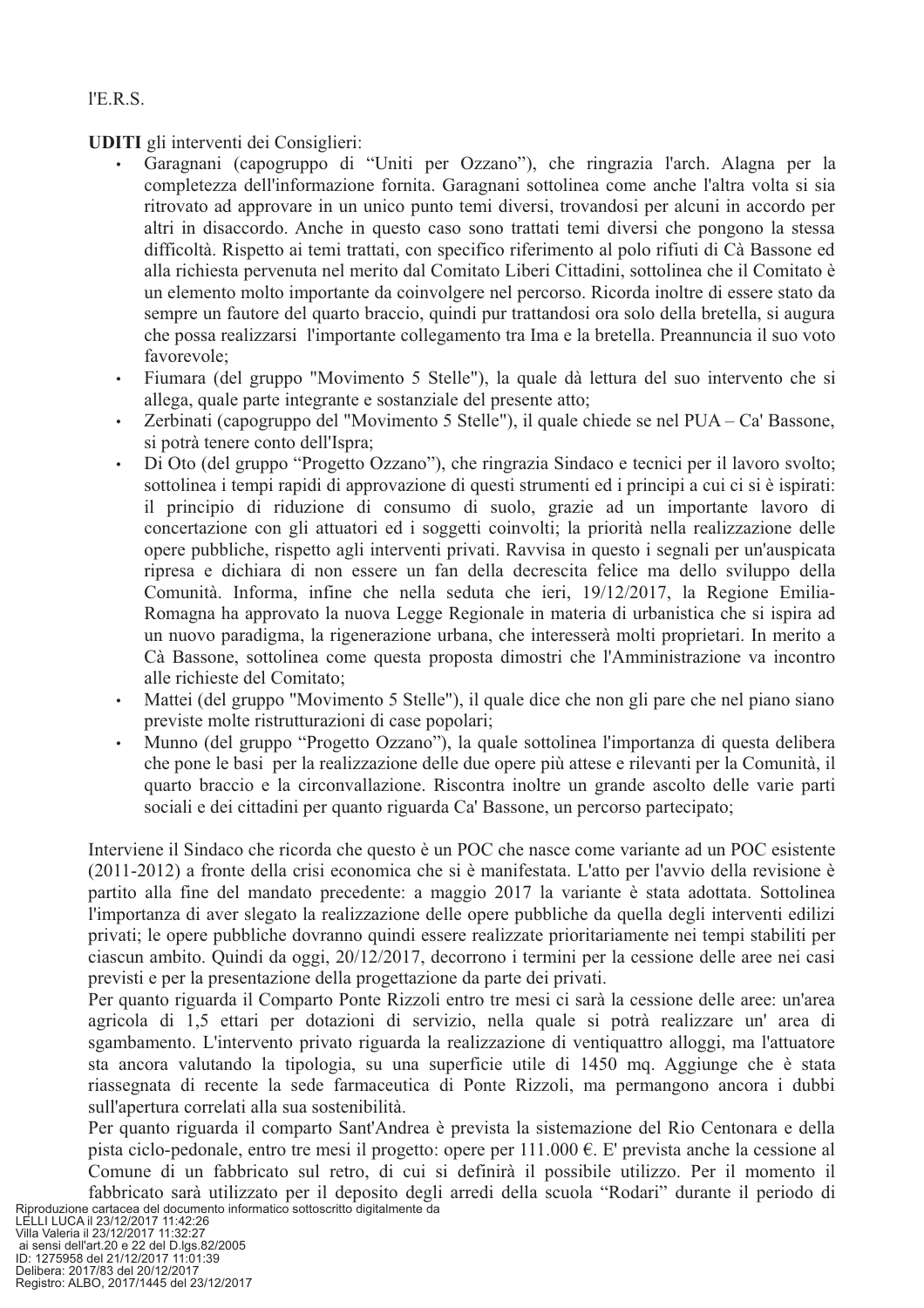esecuzione dei lavori di sistemazione.

Sottolinea che per il Comparto di via Tolara di Sopra, la cessione delle aree è prevista entro tre mesi, mentre entro due mesi dovrà essere presentato il progetto esecutivo per la realizzazione della bretella; per il comparto ANS C2.1 stesso termine per la cessione delle aree, mentre tre mesi di tempo per la presentazione del progetto esecutivo della circonvallazione, con inizio lavori entro sei mesi dalla approvazione dello stesso.

Su Ca' Bassone conferma che l'obiettivo prioritario dell'Amministrazione resta la ricerca di una diversa localizzazione dell'impianto;

RITENUTO che sussistano gli elementi di fatto e di diritto che legittimano l'approvazione del presente atto;

VISTO l'art. 42 del D.Lgs. nr. 267 del 18.08.2000;

**DATO ATTO CHE** il Responsabile del procedimento, effettuata una prima valutazione tecnica sulla proposta 1273868, ai sensi dell'art. 49 del D.Lgs. 18/8/2000 nr. 267, ha dichiarato che la stessa necessita di parere di regolarità contabile in quanto si verificano riflessi diretti sul bilancio relativi alle somme da accertare/incassare;

VISTI i pareri favorevoli inseriti nella proposta di delibera 1273868 ed allegati al presente atto ai sensi dell'art. 49 del D.Lgs. nr. 267 del 18.08.2000;

**CON** votazione così espressa nelle forme di legge:

| presenti nr.   | 15 |                                                  |
|----------------|----|--------------------------------------------------|
| voti nr.       | 15 |                                                  |
| favorevoli nr. | 11 |                                                  |
| contrari nr.   |    | 4   ESPOSITO MARCO, ZERBINATI GUGLIELMO, FIUMARA |
|                |    | VALENTINA, MATTEI DANIELE                        |
| astenuti nr.   |    |                                                  |

## **DELIBERA**

per le considerazioni espresse in premessa:

- 1) di approvare la sintesi dei contenuti delle riserve espresse dalla Città Metropolitana di Bologna, anche ai sensi della L.R. 9/2008, e la relativa proposta di controdeduzione e recepimento delle stesse, nonché le controdeduzioni alle osservazioni dei privati e le risposte alle osservazioni degli Enti allegati alla presente delibera per formarne parte integrante e sostanziale;
- 2) di approvare la dichiarazione di sintesi degli esiti della Valsat;
- 3) di approvare, ai sensi dell'art. 30 della L.R. 24 marzo 2000, nr. 20 e successive modificazioni ed integrazioni, secondo la procedura prevista all'art. 34 della detta legge regionale, il POC 2017 del Comune di Ozzano dell'Emilia, dando atto che lo stesso risulta composto dagli elaborati citati in premessa, posti in atti al presente provvedimento e recepisce ai sensi e per gli effetti dell'art. 18 della L.R. 20/2000 i contenuti degli accordi procedimentali di cui in premessa;
- 4) di approvare la copia digitale degli elaborati del POC 2017 di cui in premessa, contenuta all'interno del supporto digitale, riproducibile e non modificabile, posto parimenti in atti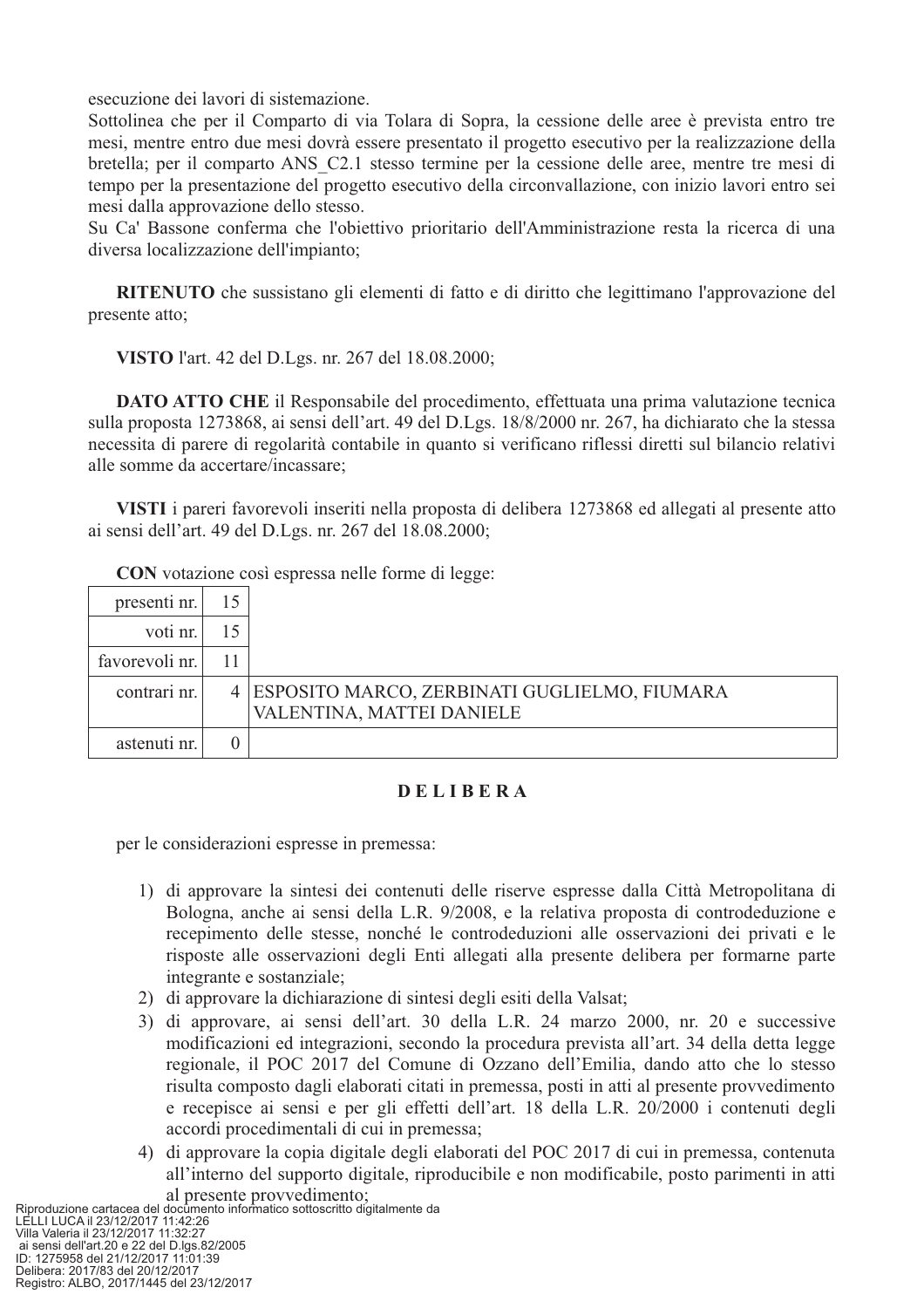- 5) di dare atto che, ai sensi dell'art. 13 della L.R. 37/2002, dalla data di efficacia della presente deliberazione è apposto il vincolo espropriativo/di asservimento sulle aree individuate nell'allegato elaborato denominato "Localizzazione aree per Opere Pubbliche (comprese quelle da assoggettate a vincolo espropriativo)";
- 6) di dare mandato al Responsabile dei Servizi Assetto del Territorio e Patrimonio, di provvedere ai successivi adempimenti previsti dalla legge, dandosi atto che il POC 2017 ivi approvato entra in vigore, ai sensi del comma 9, dell'art. 34 citato, dalla data di pubblicazione sul BUR dell'avviso della sua approvazione;
- 7) di dare atto altresì che gli accordi di pianificazione (art. 18 L.R. 20/2000) sottoscritti con i soggetti privati contenuti nell'elaborato "Accordi con i privati (art. 18 L.R. 20/2000)", assumono piena efficacia con l'entrata in vigore del POC 2017.

SUCCESSIVAMENTE, con separata e palese votazione, il cui esito è riportato in calce, la presente deliberazione viene dichiarata immediatamente eseguibile ai sensi e per gli effetti di cui all'art. 134, 4' comma, del D.Lgs. nr. 267 del 18.08.2000:

| presenti nr.   | 15 |                                                                              |
|----------------|----|------------------------------------------------------------------------------|
| voti nr.       | 15 |                                                                              |
| favorevoli nr. |    |                                                                              |
| contrari nr.   |    | 4 ESPOSITO MARCO, ZERBINATI GUGLIELMO, FIUMARA<br>VALENTINA, MATTEI DANIELE. |
| astenuti nr.   |    |                                                                              |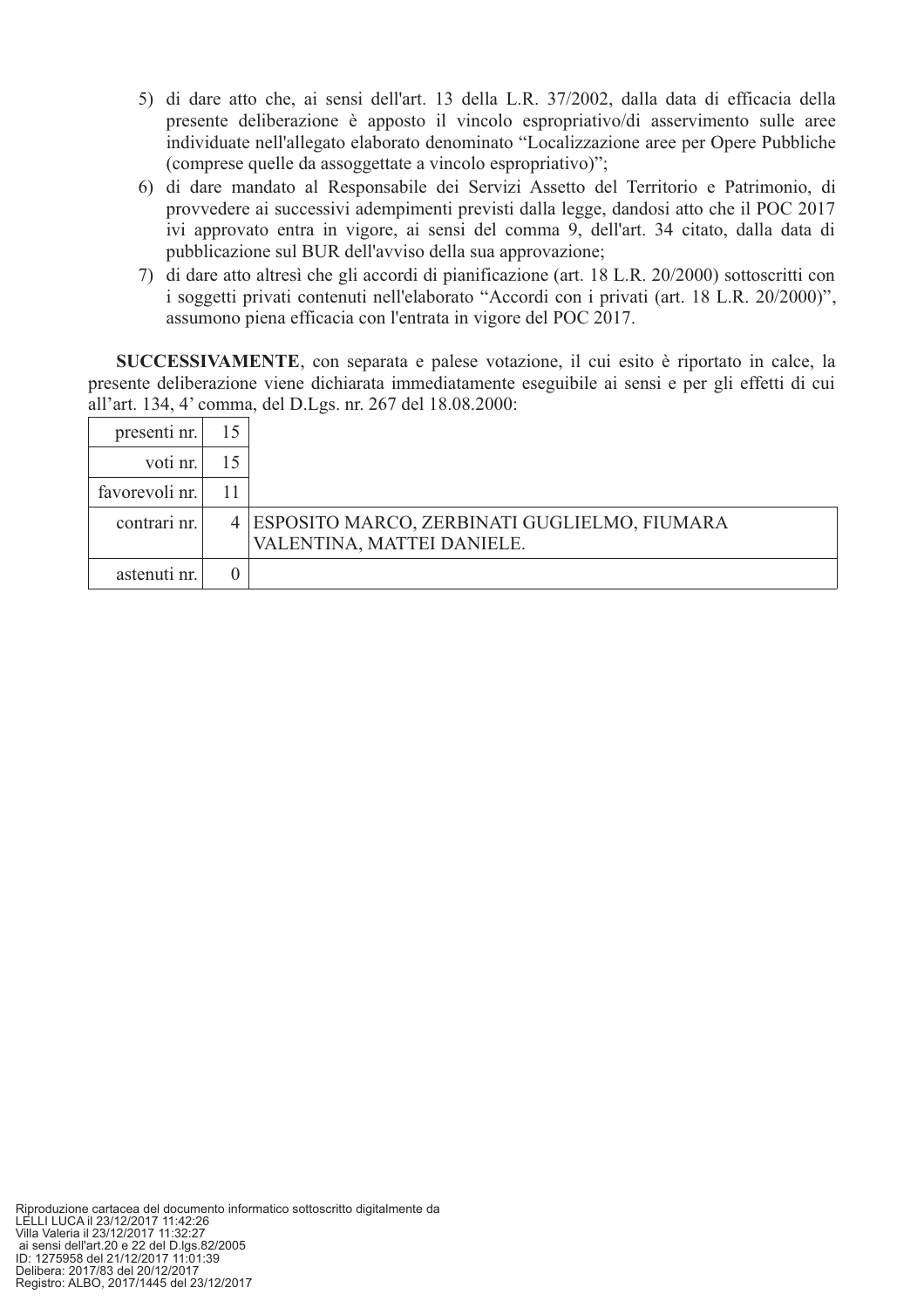

Letto, approvato e sottoscritto.

Il Presidente LELLI LUCA Il Segretario Generale dr.ssa Valeria Villa

Riproduzione cartacea del documento informatico sottoscritto digitalmente da<br>LELLI LUCA il 23/12/2017 11:42:26<br>Villa Valeria il 23/12/2017 11:32:27<br>ai sensi dell'art.20 e 22 del D.lgs.82/2005<br>ID: 1275958 del 21/12/2017 11: